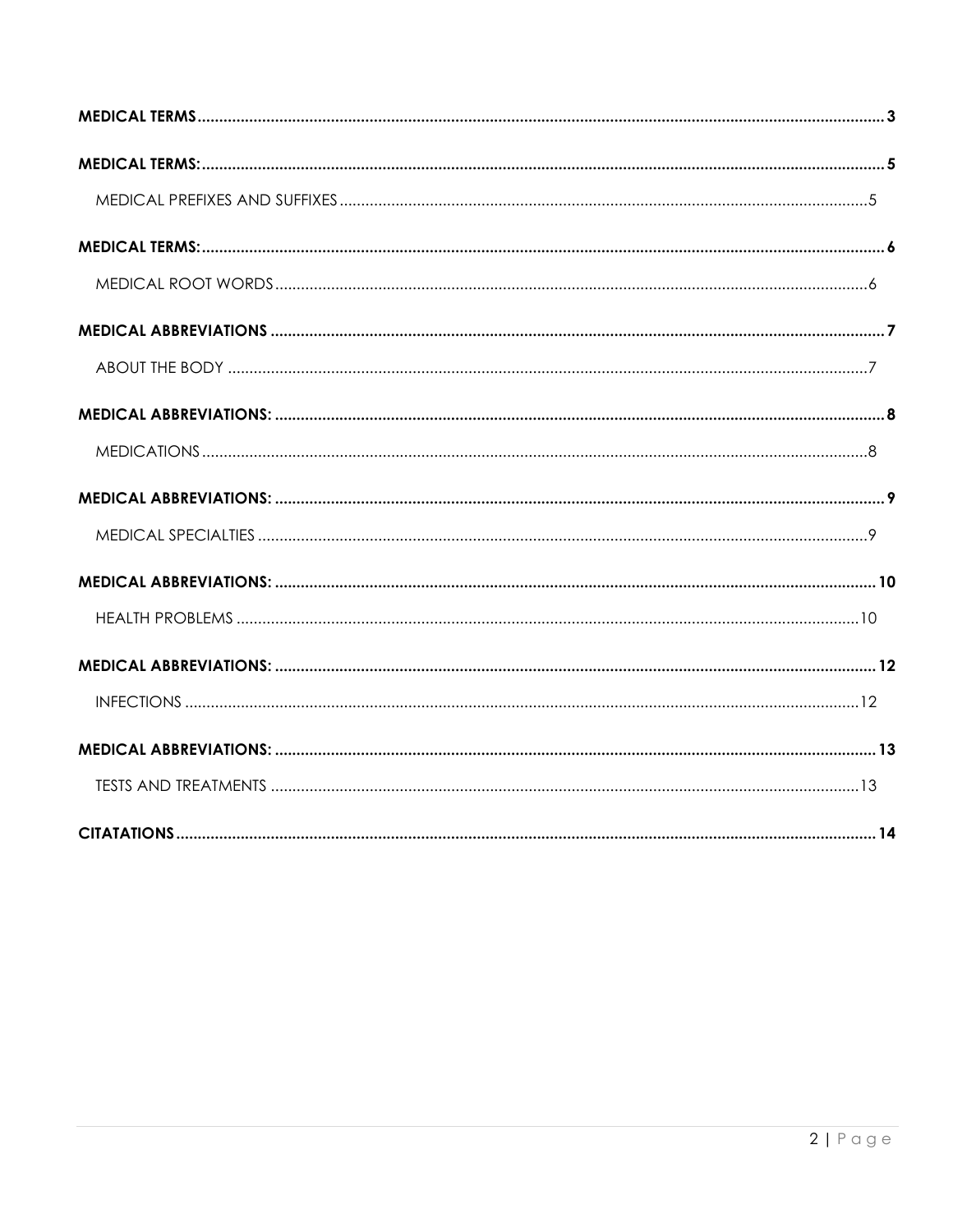## <span id="page-2-0"></span>MEDICAL TERMS

**Abrasion**: A cut or scrape that typically isn't serious.

**Abscess**: A tender, fluid-filled pocket that forms in tissue, usually due to infection.

Acute: Signifies a condition that begins abruptly and is sometimes severe, but the duration is short.

**Aneurysm:** A bulge in the wall of an artery that weakens the artery and can lead to rupture.

**Atrial fibrillation:** An uncoordinated, quivering movement of the heart muscle resulting in an irregular pulse and poor blood flow.

**Bradycardia:** A slowing of the heart rate—typically less than 60 beats per minute for adults.

**Benign**: Not cancerous.

**Biopsy**: A small sample of tissue that's taken for testing.

**Cancer:** Collection of related diseases where some of the body's cells multiply out of control spreading into surrounding tissues and interfering with normal body function.

**Chronic**: Signifies a recurring, persistent condition like heart disease.

**Contusion**: A bruise.

**C-section:** Shorthand for cesarean section the surgical delivery of a baby through the abdominal wall.

**Diagnosis:** Identification of a condition, disease or disorder by evaluation of symptoms, tests and other factors.

**Dialysis:** Procedure to filter blood for patients with kidney failure.

**Edema**: Swelling caused by fluid accumulation.

**Endoscope:** A long flexible tube with its own special lighting and camera used to look into the body. There are many specific kinds of endoscopes.

**Epidermis**: The outer layer of the skin.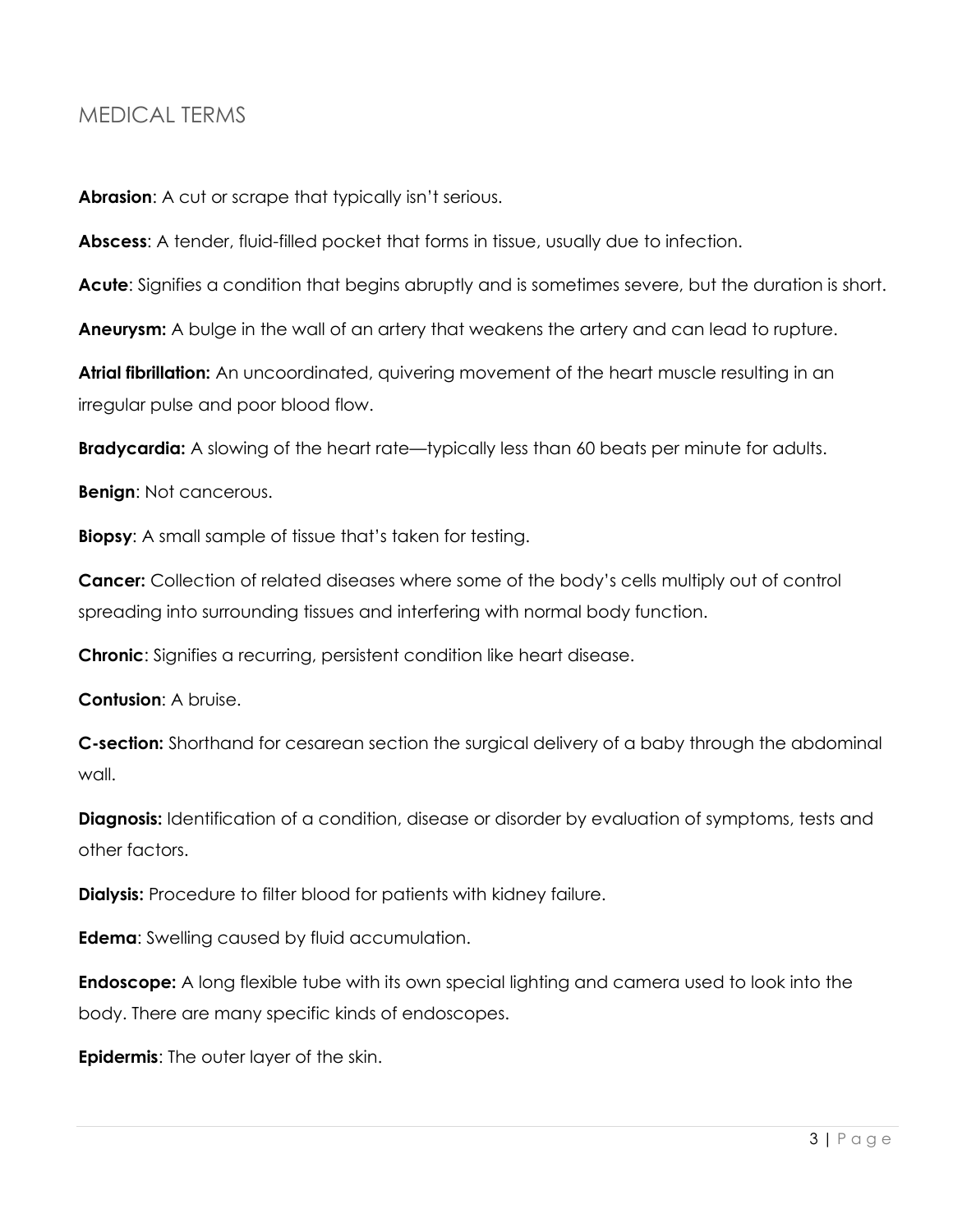**Epidural:** An injection of a local anesthetic to the lumbar level of the spin often used to relieve pain during labor.

**Fracture**: Broken bone or cartilage.

**Hypertension**: High blood pressure.

**Hypotension:** Abnormally low blood pressure.

**Inpatient**: A patient who requires hospitalization.

**Intravenous (IV):** Indicates medication or fluid that's delivered by vein.

**Intubation:** Insertion of an endotracheal (placed within the trachea) tube to assist patient breathing.

**Malignant**: Indicates the presence of cancerous cells.

**Myocardial infarction:** When an arterial blockage or slow blood flow deprives the heart of blood. Known more commonly as a heart attack.

**Outpatient:** A patient who receives care without being admitted to a hospital.

**Sepsis:** A serious condition caused the body's response to severe infection. Occurs when the body's infection-fighting response gets out of balance and can lead to severe issues like organ failure.

**Stethoscope:** A small instrument used for listening to a patient's breathing and heartbeat.

**Tumor:** A swelling or mass, often used in relation to cancer.

**Ultrasound:** A form of diagnostic imaging that uses high-frequency sound waves.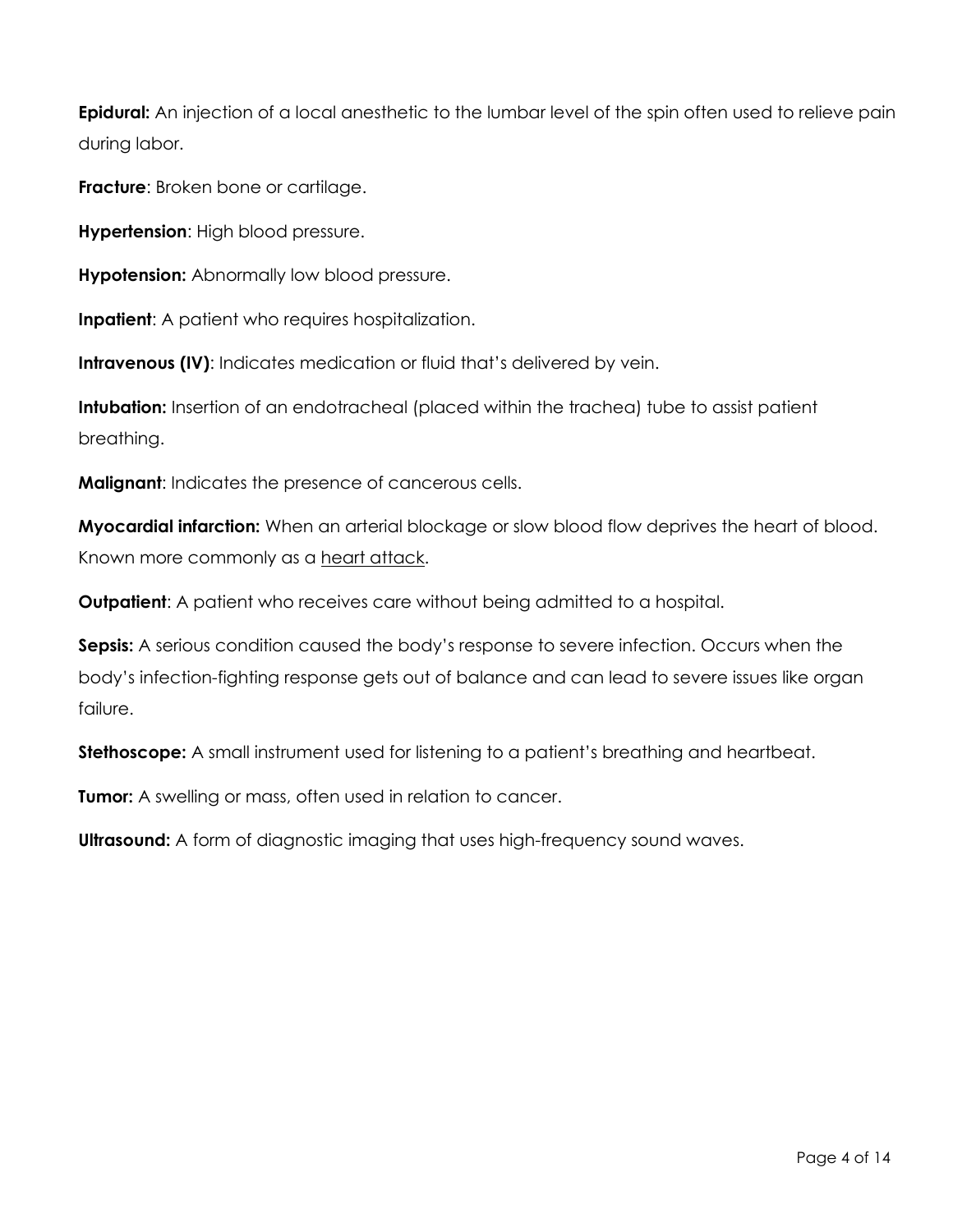## <span id="page-4-0"></span>MEDICAL TERMS:

#### <span id="page-4-1"></span>MEDICAL PREFIXES AND SUFFIXES

**A-, an-**: Lack of or without.

- **Dys-**: Abnormal, difficult, or painful.
- **-ectomy**: Surgical removal of something.
- **-itis**: Signifies inflammation.
- **-lysis**: Decomposition, destruction, or breaking down.
- **-ology**: The study of a particular concentration.
- **-pathy**: Disease or disease process.
- **Poly-**: Many.
- **-plasty**: Surgical repair.
- **Pseudo-**: False or deceptive, usually about appearance.
- **Retro-**: Behind or backward.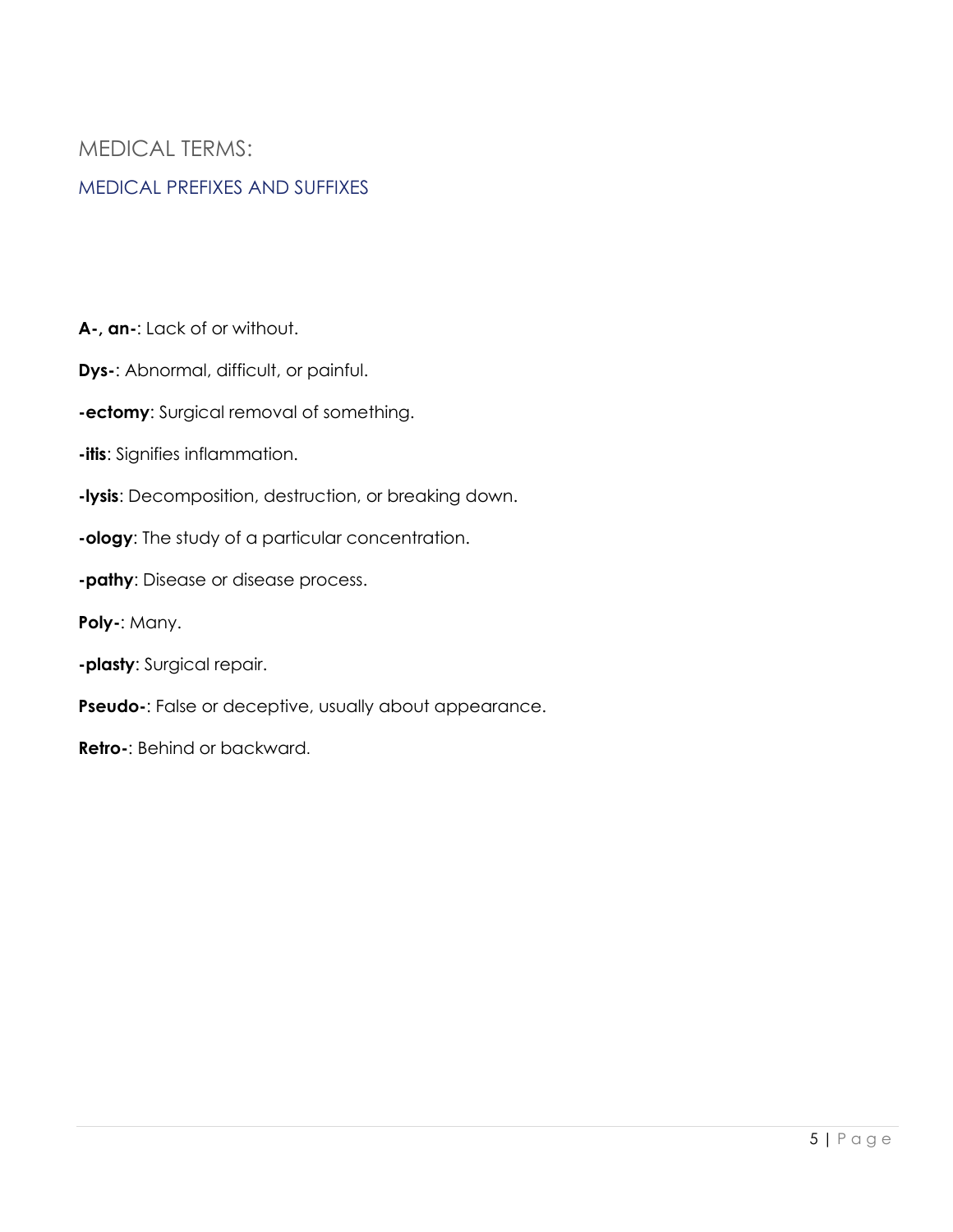## <span id="page-5-0"></span>MEDICAL TERMS:

<span id="page-5-1"></span>

| <b>MEDICAL ROOT WORDS</b>         |                                      |
|-----------------------------------|--------------------------------------|
| Abdomin/o: Abdomen                | Lapar/o: Abdomen, loin or flank      |
| Aden/o: Gland                     | Lymph/o: Lymph vessels               |
| Anter/o: Front                    | My/o: Muscle                         |
| Arteri/o: Artery                  | Neur/o: Nerve                        |
| Audi/o: Hearing                   | Ocul/o: Eye                          |
| <b>Bio: Life</b>                  | <b>Ophthalm/o: Eyes</b>              |
| <b>Brachi/o: Arm</b>              | <b>Optic/o, opt/o:</b> Seeing, sight |
| Bronch/i, bronch/o: Bronchus      | Or/o: Mouth                          |
| Carcin/o: Cancer                  | Oste/o: Related to bone.             |
| Cardi/o: Heart                    | $Ot/o$ : Ear                         |
| Col/o: Colon                      | Path/o: Disease                      |
| Cyt/o: Cell                       | Pharmac/o: Drug                      |
| Derm/a, derm/o, dermat/o: Skin    | Pulmon/o: Lungs                      |
| Dors/i, dors/o: Back or posterior | Sept/o: Infection                    |
| Encephal/o: Brain                 | Thorac/o: Chest/thorax               |
| Gastr/o: Stomach                  | Thyr/o: Thyroid gland                |
| Gynec/o: Female                   | Trachel/o: Neck or necklike          |
| Hemat/o: BI ood                   | Trich/o: Hair or hairlike            |
| $Hist/O$ , histi/o: Tissue        | Ventr/i, ventr/o: Front of body      |
| Intestin/o: Intestine             | Viscer/o: Viscera (internal organs)  |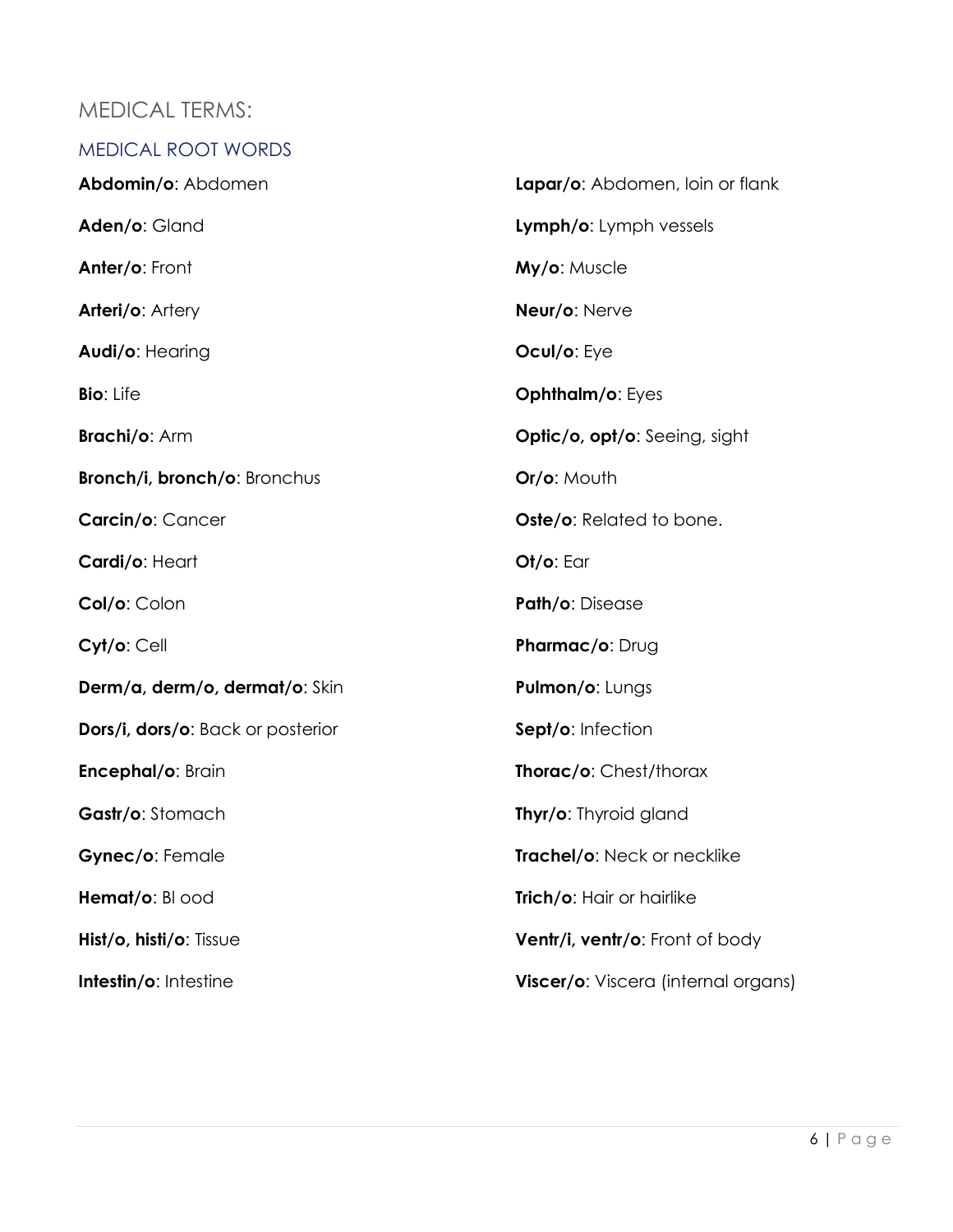## <span id="page-6-1"></span><span id="page-6-0"></span>ABOUT THE BODY

| <b>Abbreviation:</b> | <b>Stands For:</b>             | <b>Meaning</b>                                                                                                    |
|----------------------|--------------------------------|-------------------------------------------------------------------------------------------------------------------|
| <b>BP</b>            | <b>Blood pressure</b>          | A measure of how hard the heart is working                                                                        |
| <b>HR</b>            | Heart rate                     | How many times the heart beats in one minute                                                                      |
| O <sub>2</sub>       | Oxygen                         | Pronounced "oh-too"                                                                                               |
| $O2$ sats            | Oxygen<br>saturation           | A measure of how much oxygen a person is getting                                                                  |
| <b>RBC</b>           | Red blood cells                | The cells in the blood that carry oxygen                                                                          |
| <b>RR</b>            | Respiratory rate               | How many times a person breathes in one minute                                                                    |
| <b>VS</b>            | Vital signs                    | A patient's blood pressure, heart rate, respiratory<br>rate, and temperature                                      |
| <b>WBC</b>           | White blood<br>cells           | The cells in the blood that fight infection                                                                       |
| <b>WNL</b>           | <b>Within Normal</b><br>Limits | Normal for the patient's age and gender<br>(Example: "VS WNL" means "vital signs are normal for<br>this patient") |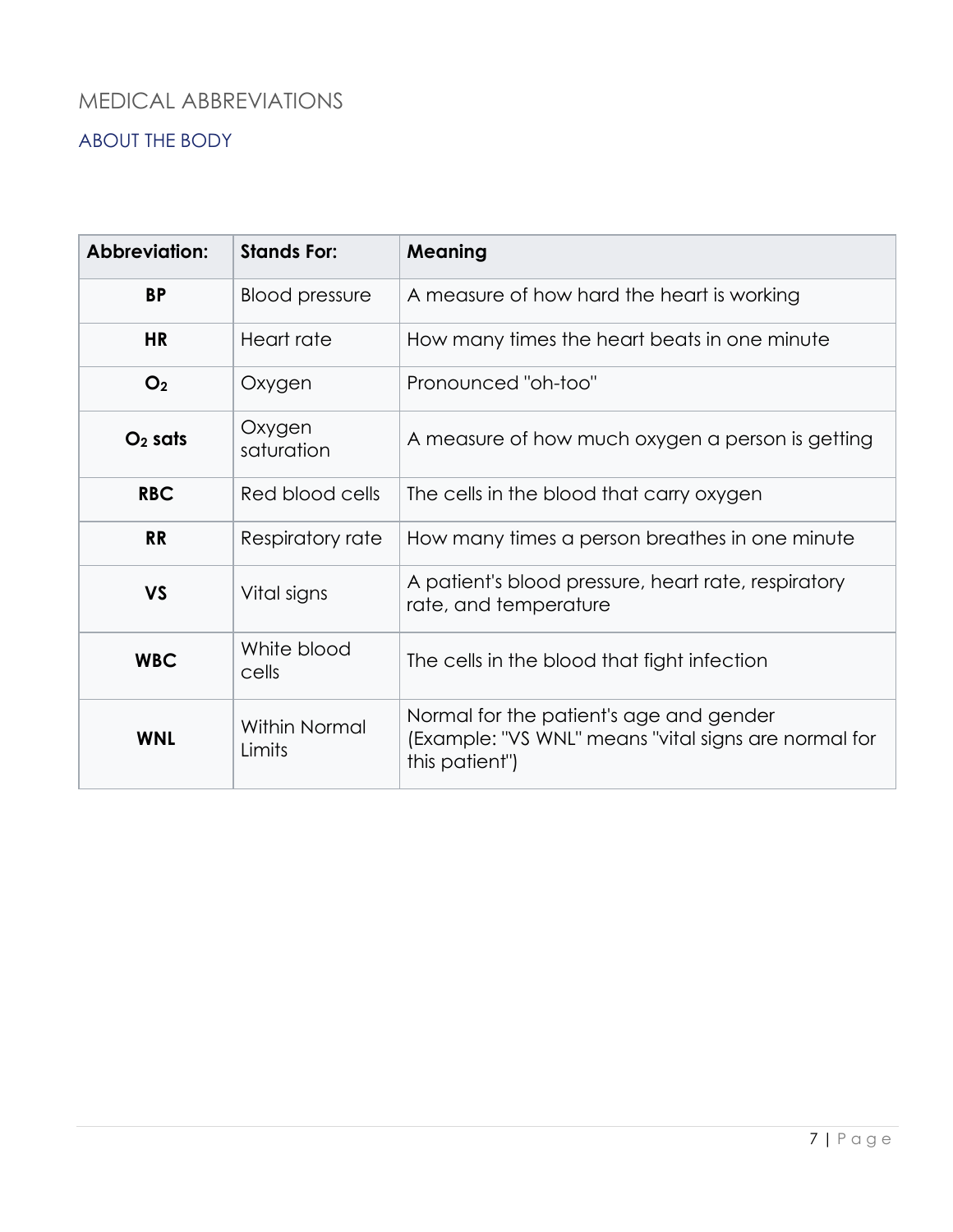### <span id="page-7-1"></span><span id="page-7-0"></span>MEDICATIONS

#### *HOW TO TAKE MEDICATIONS*

| Abbreviation: | Means the medication is taken:           |  |
|---------------|------------------------------------------|--|
| <b>PO</b>     | By mouth (swallowed)                     |  |
| IM            | Intramuscularly (injected into a muscle) |  |
| <b>INH</b>    | Inhaled (breathed in)                    |  |
| IV            | Intravenously (injected into a vein)     |  |
| <b>PR</b>     | "Per rectum" (placed into the rectum)    |  |
| SC, SQ, Sub-q | "Subcutaneous" (injected under the skin) |  |

#### *Drugs and Medications*

| Abbreviation: | <b>Stands For:</b>                        | <b>Notes</b>                                                                         |
|---------------|-------------------------------------------|--------------------------------------------------------------------------------------|
| <b>APAP</b>   | Acetaminophen                             | Common brand name: Tylenol                                                           |
| <b>ASA</b>    | Aspirin                                   | "ASA" is short for <b>A</b> cetylsalicylic <b>a</b> cid (aspirin's original<br>name) |
| <b>ETOH</b>   | Alcohol                                   | Stands for ethanol (drinking alcohol)                                                |
| <b>MVI</b>    | Multivitamin                              | A set of vitamins in one pill                                                        |
| <b>NSAID</b>  | Non-steroidal anti-inflammatory<br>drug   | Pronounced "en-sed"; examples<br>are ibuprofen and aspirin                           |
| <b>NTG</b>    | Nitroglycerin                             | Used for heart attacks and other problems; also called<br>"nitro"                    |
| <b>OBC</b>    | Oral birth control                        | Birth control taken as a pill (also called OC:<br>oral contraceptive)                |
| <b>OTC</b>    | An over-the-counter drug                  | Can be bought without a doctor's prescription                                        |
| <b>PCP</b>    | Phencyclidine                             | An illegal drug that causes hallucinations                                           |
| <b>SSRI</b>   | Selective serotonin reuptake<br>inhibitor | A type of antidepressant; examples<br>are Prozac and Paxil                           |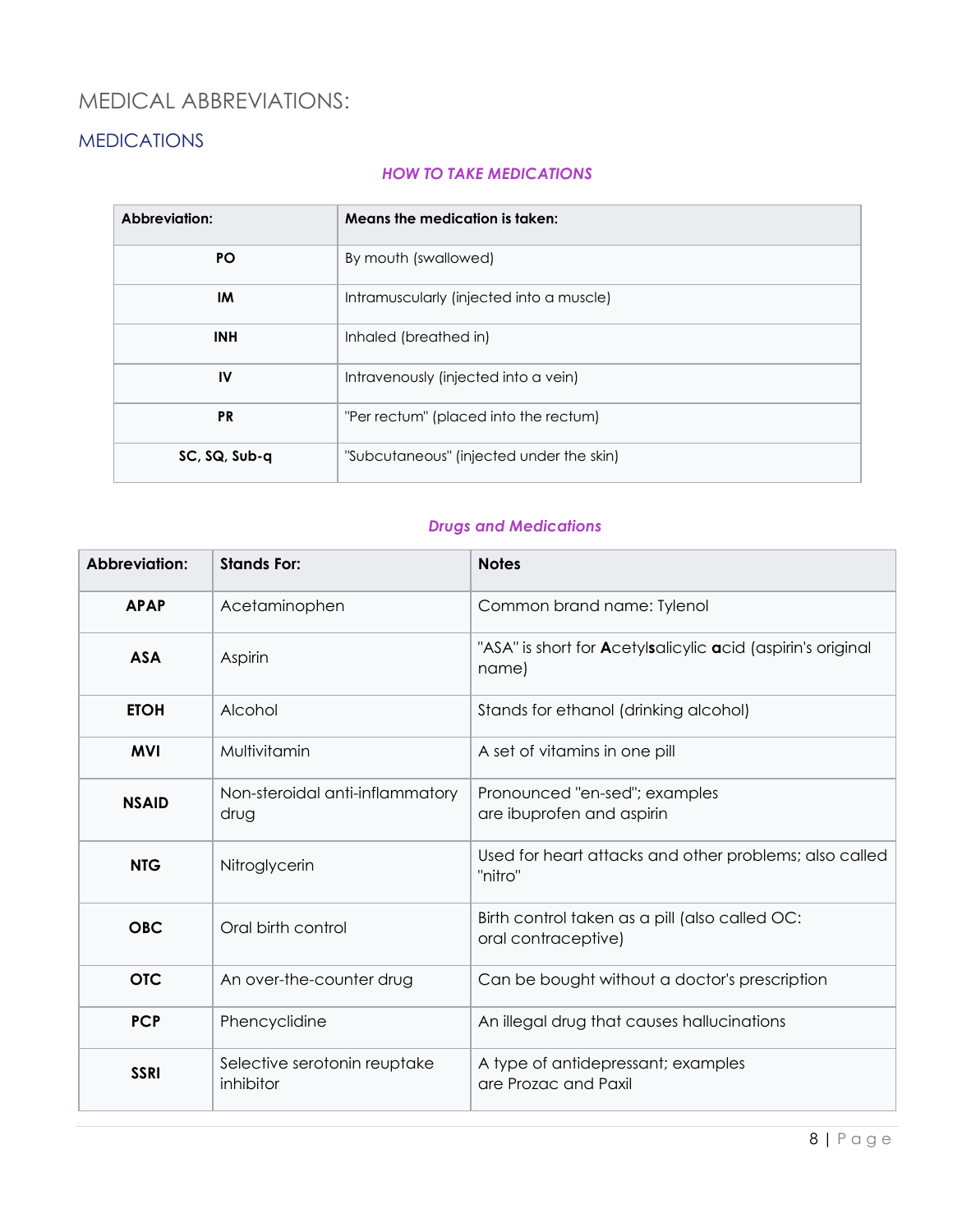### <span id="page-8-1"></span><span id="page-8-0"></span>MEDICAL SPECIALTIES

| Abbreviation: | <b>Stands For:</b>     | Meaning                                                                                |
|---------------|------------------------|----------------------------------------------------------------------------------------|
| <b>ENT</b>    | Ears, Nose, and Throat | Treats problems with the ears, nose, and throat                                        |
| ER            | Emergency room         | Treats medical emergencies                                                             |
| GI            | Gastrointestinal       | Treats problems with the gastrointestinal tract                                        |
| GU            | Genitourinary          | Treats problems with the genitals or the urinary system                                |
| <b>GYN</b>    | Gynecology             | Treats and prevents problems with a woman's reproductive<br>system                     |
| Hem/Onc       | Hematology/Oncology    | Treats blood disorders and cancer (pronounced "HEEM-onk")                              |
| <b>ICU</b>    | Intensive Care Unit    | A special hospital unit for very sick people                                           |
| <b>Neuro</b>  | Neurology              | Involves the nervous system (brain, spinal cord, and nerves)<br>(pronounced "NURR-oh") |
| <b>OB</b>     | <b>Obstetrics</b>      | The medical specialty that treats women while they<br>are pregnant and giving birth    |
| <b>OR</b>     | Operating room         | Part of the hospital where surgery is done                                             |
| Ortho         | Orthopedics            | Treats problems with the bones, like broken bones                                      |
| Pedi          | Pediatrics             | Pediatric doctors (pediatricians) treat children (pronounced<br>"PEE-dee")             |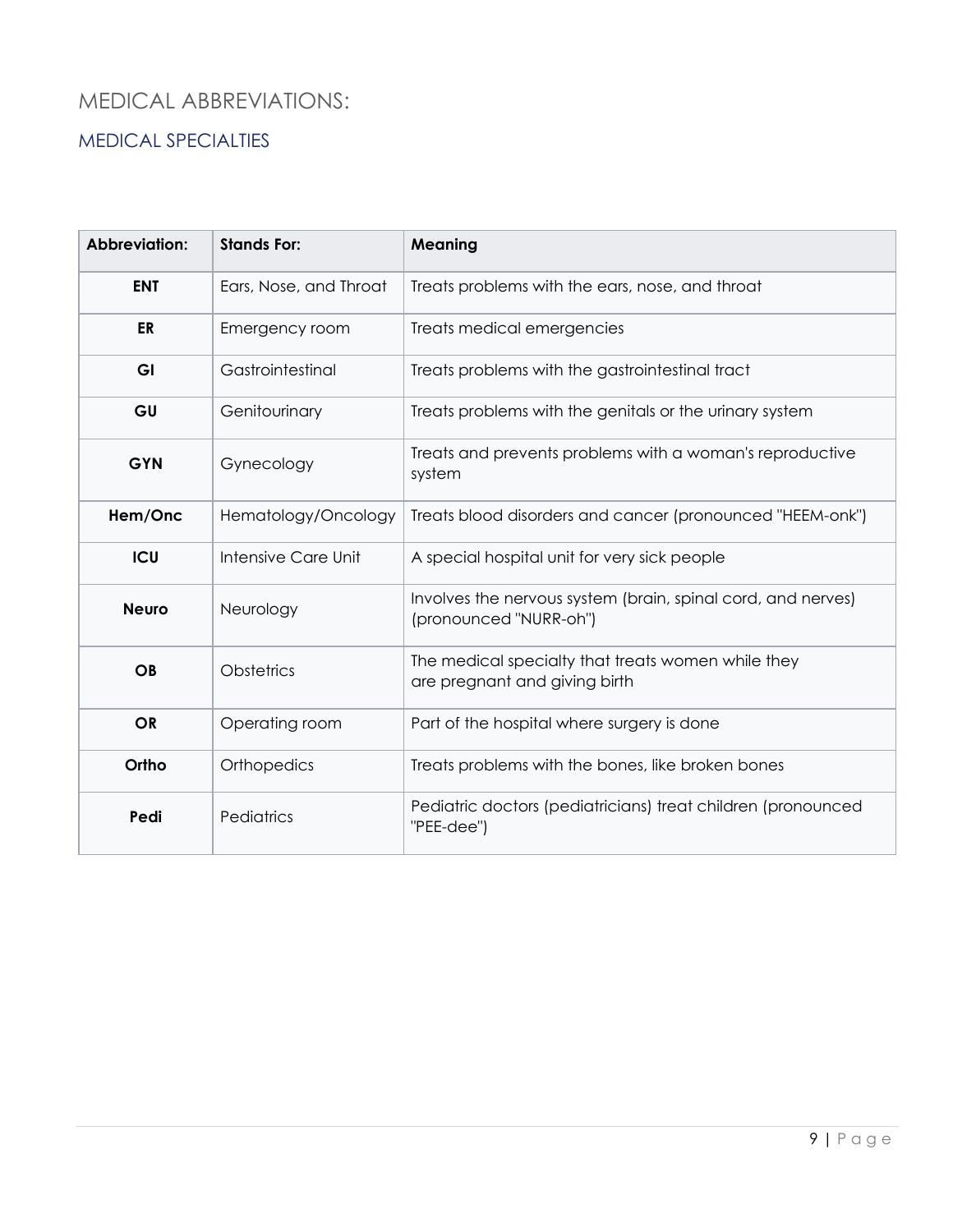#### <span id="page-9-1"></span><span id="page-9-0"></span>HEALTH PROBLEMS

| Abbreviation: | <b>Stands For:</b>                       | A Problem<br>With:    | <b>Meaning/Notes</b>                                                                                        |
|---------------|------------------------------------------|-----------------------|-------------------------------------------------------------------------------------------------------------|
| A-fib         | Atrial fibrillation                      | Heart                 | A type of abnormal heartbeat where the<br>heart beats quickly and irregularly                               |
| CA            | Cancer                                   |                       | A group of diseases caused by abnormal cells<br>growing out of control                                      |
| <b>CAD</b>    | Coronary artery disease                  | Heart                 | The arteries that bring blood to the heart get<br>blocked off and cannot bring enough blood<br>to the heart |
| <b>CHF</b>    | Congestive heart failure                 | Heart                 | The heart cannot pump enough blood to the<br>body                                                           |
| <b>COPD</b>   | Chronic obstructive<br>pulmonary disease | Lungs                 | A group of chronic diseases that make it hard<br>to breathe                                                 |
| <b>CVA</b>    | Cerebrovascular<br>accident              | <b>Brain</b>          | Stroke                                                                                                      |
| <b>DM</b>     | Diabetes mellitus                        | Metabolism            | See also diabetes mellitus type 1 (DM1)<br>and diabetes mellitus type 2 (DM2)                               |
| <b>DJD</b>    | Degenerative Joint<br>Disease            | Joints                | Arthritis                                                                                                   |
| <b>DVT</b>    | Deep vein thrombosis                     | Blood<br>clotting     | A blood clot, usually in a big vein in the leg                                                              |
| <b>HTN</b>    | Hypertension                             | Circulatory<br>system | High blood pressure                                                                                         |
| <b>IDDM</b>   | Insulin-Dependent<br><b>Diabetes</b>     | Metabolism            | Diabetes that needs to be treated with insulin<br>(usually type 1 diabetes)                                 |
| <b>Mets</b>   | Metastasis                               | Cancer                | The original cancer has spread to another<br>place in the body                                              |
| MI            | Myocardial infarction                    | Heart                 | Heart attack (also called AMI, for<br>"acute myocardial infarction")                                        |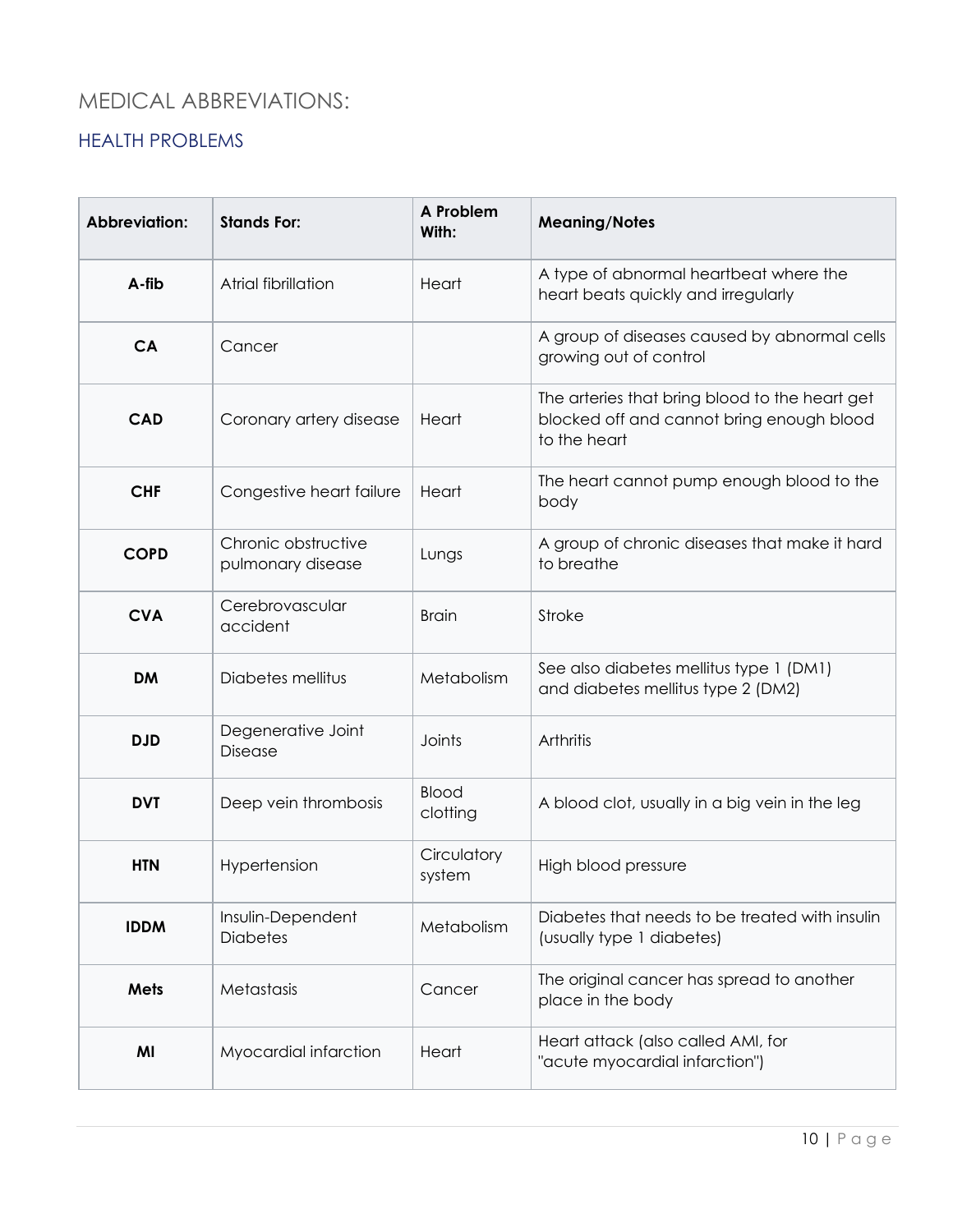| Abbreviation: | <b>Stands For:</b>                       | A Problem<br>With: | <b>Meaning/Notes</b>                                                                |
|---------------|------------------------------------------|--------------------|-------------------------------------------------------------------------------------|
| <b>NIDDM</b>  | Non-Insulin Dependent<br><b>Diabetes</b> | Metabolism         | Diabetes that does not need to be treated<br>with insulin (usually type 2 diabetes) |
| <b>OD</b>     | Overdose                                 |                    | Taking too much medication or drugs, either<br>accidentally or on purpose           |
| <b>SOB</b>    | Shortness of Breath                      | <b>Breathing</b>   | Having trouble breathing                                                            |
| <b>TIA</b>    | Transient ischemic<br>attack             | <b>Brain</b>       | A small stroke that does not leave<br>any permanent brain damage                    |
| V-fib         | Ventricular fibrillation                 | Heart              | The heart quivers and twitches, and cannot<br>pump blood to the body                |
| V-tach        | Ventricular tachycardia                  | Heart              | The heart beats too fast to pump blood to the<br>body; pronounced "V-tack"          |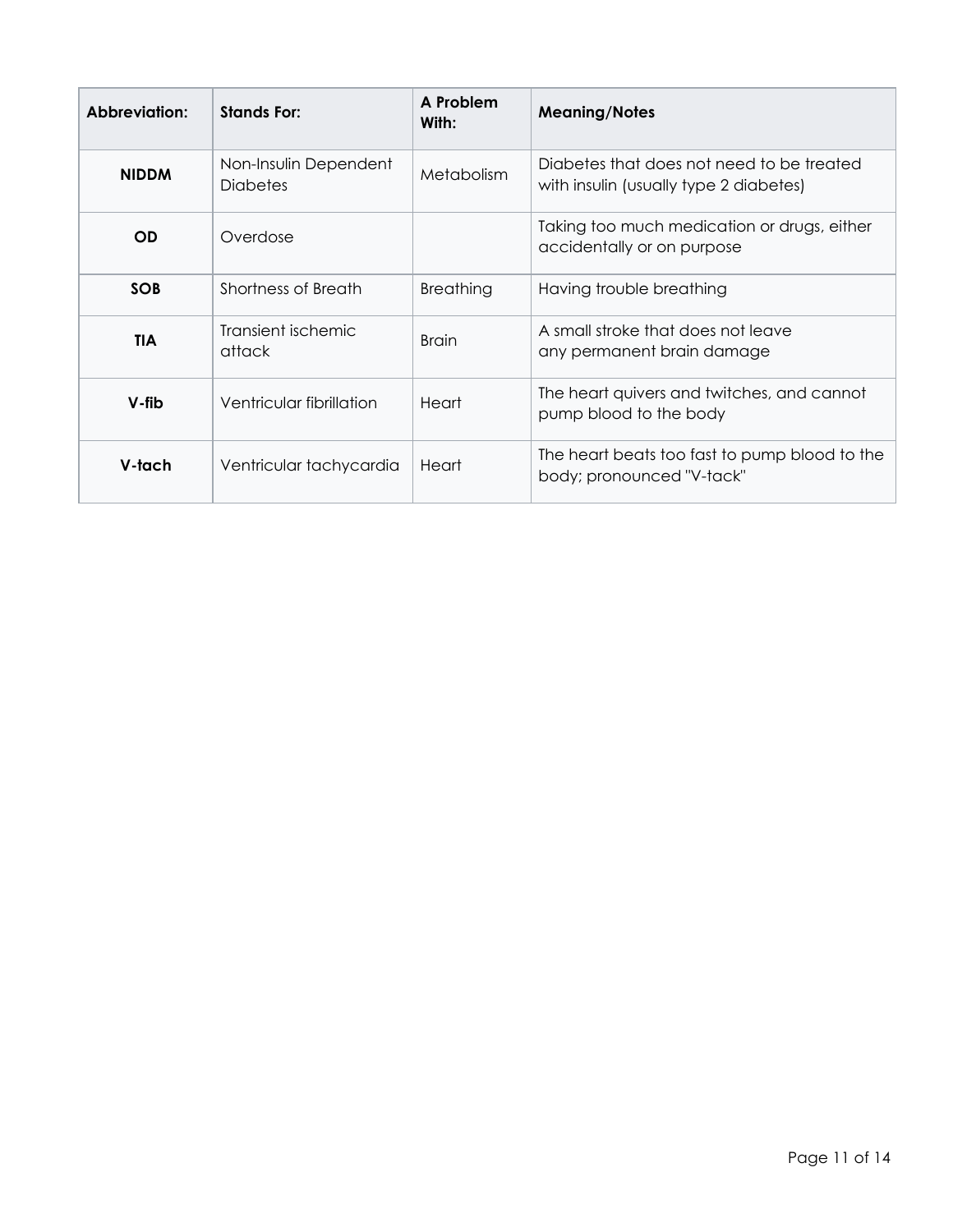## <span id="page-11-1"></span><span id="page-11-0"></span>INFECTIONS

| Abbreviation: | <b>Stands For:</b>                              | <b>Meaning/Notes</b>                                                                              |
|---------------|-------------------------------------------------|---------------------------------------------------------------------------------------------------|
| C. diff       | Clostridium difficile infection                 | Bacteria attack the intestines; many antibiotics will not<br>kill C. diff (pronounced "SEE-diff") |
| <b>HCV</b>    | Hepatitis C virus                               | A chronic infection of the liver                                                                  |
| <b>HIV</b>    | Human immunodeficiency virus                    | The virus that causes AIDS                                                                        |
| <b>HPV</b>    | Human papillomavirus                            | A virus that can cause cancer                                                                     |
| <b>MRSA</b>   | Methicillin-<br>resistant Staphylococcus aureus | A bacterial infection that many antibiotics will not<br>kill (pronounced "MURR-suh")              |
| <b>PID</b>    | Pelvic inflammatory disease                     | An infection of a woman's reproductive system                                                     |
| <b>STI</b>    | Sexually transmitted infection                  | Used to be called "STD" (sexually transmitted disease)                                            |
| TB            | Tuberculosis                                    | An infection of the lungs                                                                         |
| <b>URI</b>    | Upper respiratory infection                     | An infection of the upper respiratory tract; examples<br>are the common cold and sinus infections |
| UTI           | Urinary tract infection                         | An infection of the bladder or kidneys                                                            |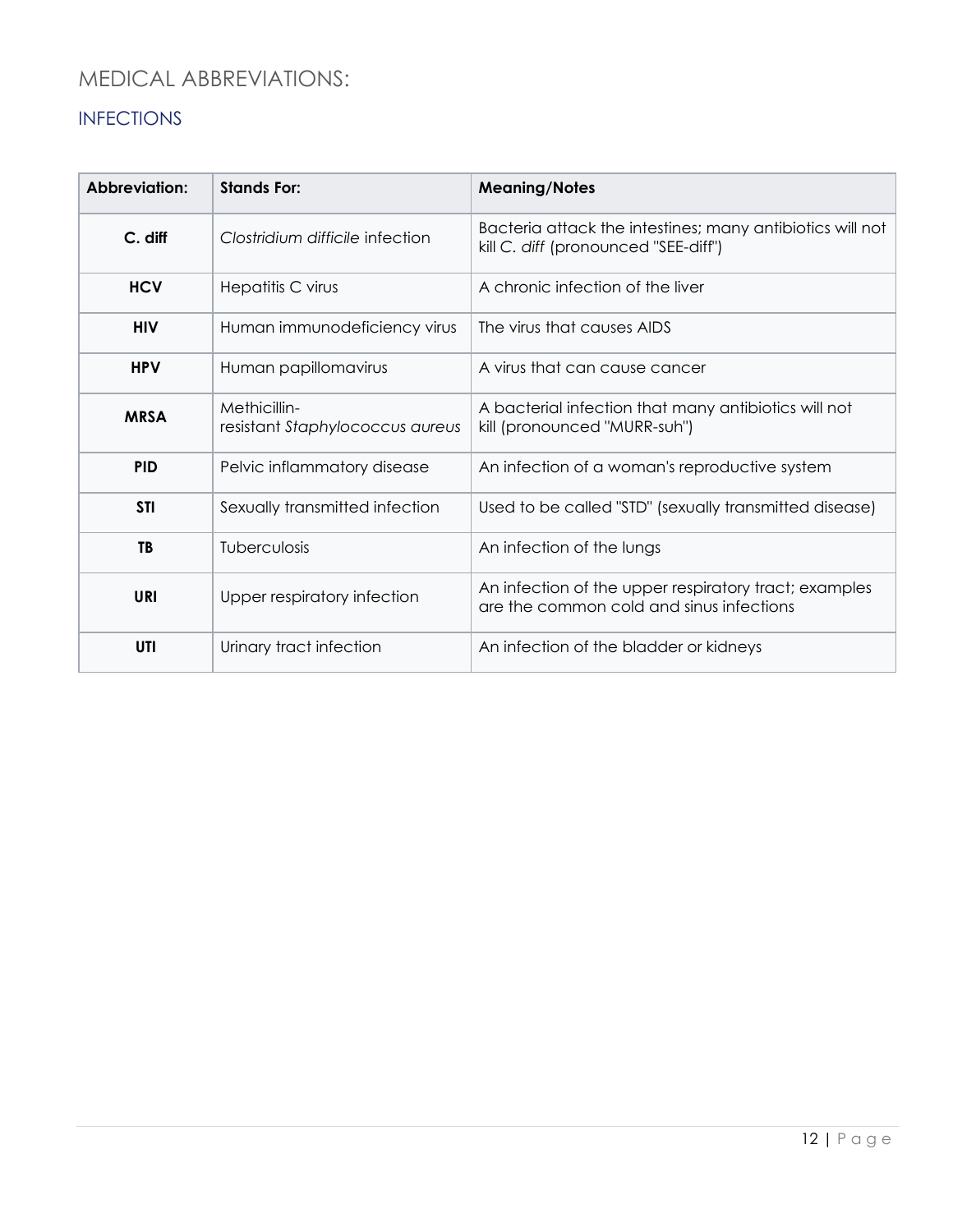### <span id="page-12-1"></span><span id="page-12-0"></span>TESTS AND TREATMENTS

| Abbreviation:   | <b>Stands For:</b>               | <b>Meaning</b>                                                                                  |
|-----------------|----------------------------------|-------------------------------------------------------------------------------------------------|
| CABG            | Coronary artery bypass<br>graft  | Surgery to treat blocked arteries that bring blood to the<br>heart; pronounced "cabbage"        |
| <b>CBC</b>      | Complete Blood Count             | A basic blood test that counts the number of blood cells in<br>a person's blood                 |
| <b>CPR</b>      | Cardiopulmonary<br>resuscitation | Emergency treatment done when a<br>person's heart or breathing stops                            |
| <b>CT</b>       | Computed tomography<br>scan      | Uses X-rays to make a 3-D picture of the inside of the body;<br>also called a "CAT scan"        |
| <b>ECG; EKG</b> | Electrocardiogram                | Test of the heart's electrical activity                                                         |
| Echo            | Echocardiogram                   | Test that uses sound waves to make a picture of the heart<br>and whether it is working normally |
| <b>EEG</b>      | Electroencephalogram             | Test of the brain's electrical activity                                                         |
| <b>LFTs</b>     | Liver function tests             | Tests of how well the liver is working (usually blood tests)                                    |
| <b>MRI</b>      | Magnetic resonance<br>imaging    | Uses a very strong magnet to make a 3-D picture of the<br>inside of the body                    |
| <b>XRT</b>      | X-ray Therapy                    | Usually means radiation therapy for cancer                                                      |